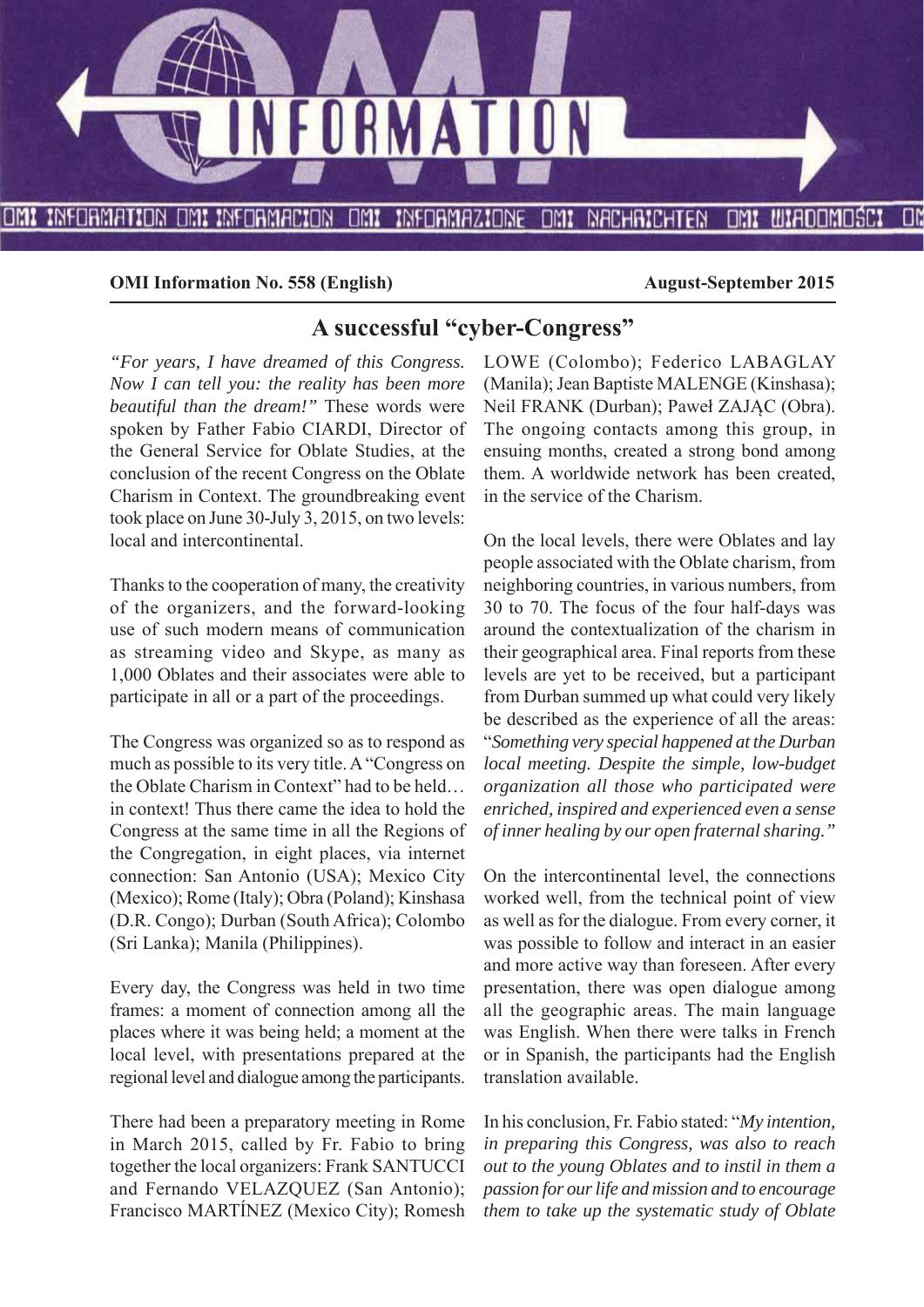*history, spirituality and missiology. I think the Congress has aroused great interest among some of them, especially because of the way in which it was held.* 

*"The Congress experience, in addition to the deepening of the topics discussed, was an instrument of great communion within the whole Mazenodian Family.*

*"Dialogue bounced from one part of the world to the other. It is as if the world was all in one room (contextualization?). Or perhaps better still, maybe it is the room that has spread throughout the world (inter contextualization?).*

*"As it has been said by many during these days, 'We felt really one family; the distances are no longer a barrier'."*

The many reactions, communicated by e-mail or with other social network instruments were all extremely positive -- above all, the surprise and the joy at being able to live directly an event that gathered in the same arena Oblates of the whole world, overcoming the barrier of space. Someone compared it to the event of the canonization of the Founder which brought together 800 Oblates from the whole world. Hence the experience of a sense of family in seeing familiar faces and

meeting people hitherto unknown. This has strengthened the sense of belonging and the joy of being Oblates. Also appreciated were the content and method of wide-ranging dialogue among the participants from around the world.

At the end of the Congress, Fr. Frank Santucci expressed very well the sentiments of many of those who had participated either directly or via the internet in the Congress: "*During this week of our Congress, I have understood what St. Pope John XXIII meant when he said, on the occasion of Vatican II, that the windows had been opened to let in a new life-giving wind – and after 50 years there is no closing them. Thank you, Fabio and your helpers, for being instruments to allow God and Saint Eugene to blow new enthusiasm and immense hope into our experience of the charism. Thank you for having had the courage to impel us into the 21st century cyber world and allowing the charism to touch so many during these days. I hear the words of St Eugene when he embarked on the adventure of foreign missions echoing again as he looks at our use of the media: 'Here is a vast field that is opening up to our zeal'."*

The proceedings of the entire Oblate Congress on the Charism in Context will be published in several future editions of *Oblatio*.

| <b>Holy See</b>                                                                                                                                                                                   |                                                                                                                                                                                                                                           |  |  |  |
|---------------------------------------------------------------------------------------------------------------------------------------------------------------------------------------------------|-------------------------------------------------------------------------------------------------------------------------------------------------------------------------------------------------------------------------------------------|--|--|--|
| <b>VATICAN RADIO</b><br>Oblate at UN speaks of 'Laudato si'                                                                                                                                       | Mazenod in southern France to preach the gospel<br>to the poor and most abandoned. Their nearly<br>4,000 members are present in 67 counties.                                                                                              |  |  |  |
| Pope Francis' recently-released Encyclical<br>Laudato si' includes practical suggestions aimed<br>at influencing government policies regarding<br>climate change.                                 | VIVAT International, founded in 2000, is an<br>NGO in Consultative Status with the Economic<br>and Social Council of the United Nations and is<br>comprised of 12 member Congregations.                                                   |  |  |  |
| Daniel LEBLANC is a non-governmental<br>organization (NGO) representative at the<br>United Nations in New York for the Missionary<br>Oblates of Mary Immaculate (OMI) and<br>VIVAT International. | Canadian-born Oblate priest, Father Daniel<br>LeBlanc, spent almost 30 years of his<br>missionary life in Peru before being tasked to<br>the Congregation's General Administration to<br>represents both the Oblates and VIVAT at the UN. |  |  |  |
| The Oblates of Mary Immaculate are a world-<br>wide, missionary religious congregation of priests<br>and brothers founded in 1816 by St. Eugene de                                                | Devin Watkins (ed. note: former OMI scholastic,<br>now working at Vatican Radio) asked him how                                                                                                                                            |  |  |  |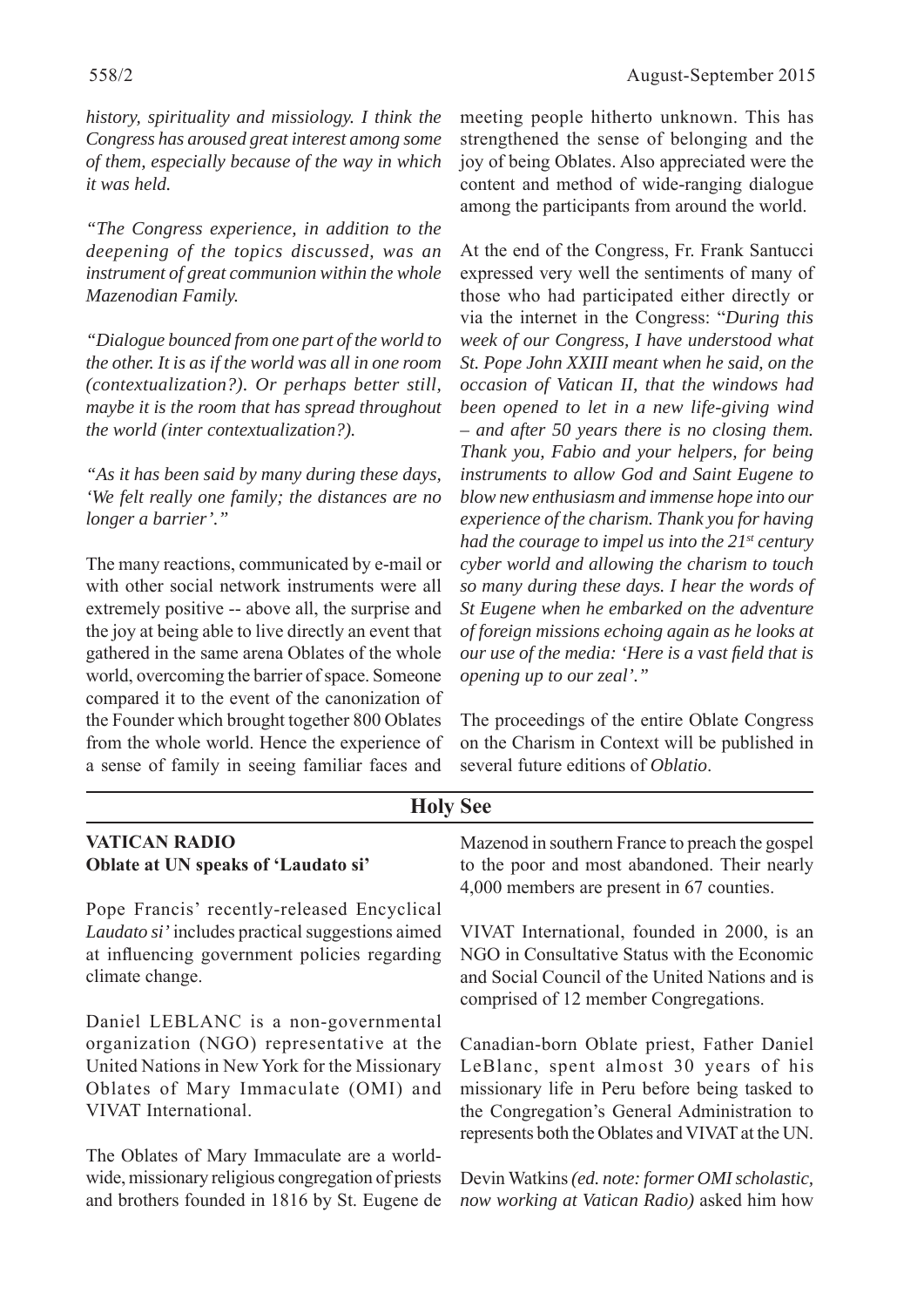the Encyclical is affecting his advocacy work at the United Nations.

Drawing on his missionary work in Latin America, Fr. LeBlanc notes a "growing consciousness of indigenous peoples and their rights and their relationship both social and spiritual to the Earth". The development seen in the Encyclical originates in a "long, progressive development in the Latin American Bishops' Conferences".

As an observer to the UN, Fr. LeBlanc sees an "openness" toward Laudato si' among politicians and representatives of governments, but that "when it comes down to negotiating they often mention to us that their personal way of seeing things and feelings may not come through very much because they have to represent their governments' position. And the political position really often comes in opposition to what we who work in the Justice, Peace, and Development area would like."

Fr. LeBlanc asserts that larger countries "know and understand that they have a responsibility to helping developing countries, but they don't find it at all easy to commit to anything." Pope Francis, he said, "mentions this in the Encyclical, that one of the difficulties is the political realm, because political leaders are elected for a short period of time [...] while what we are talking about here, what Pope Francis is talking about, is a long-term relationship of the human being with his and her environment".

Fr. LeBlanc says that, despite the gap between political shortsightedness and the long-term vision of Pope Francis, there is hope for change. "Apart from the political realm, which is going to be maybe a little more difficult", he says, "from the business perspective, there are more and more business leaders who are coming to realize -- thanks in great part to the work of members of the Church, especially religious congregations in working with the business sector to help them realize that doing the right thing may be just as or more profitable than doing the wrong thing."

Concluding, he says that "Pope Francis seems to insist much more on renewable energy and on recycling what has already been taken from the ground, the sea, and the air." (Devin Sean Watkins) (The entire interview may be heard in English at http://goo.gl/39633J )

## **General Administration**

#### **INTERNATIONAL ROMAN SCHOLASTICATE Welcoming a new superior**

On July 4, 2015, the International Roman Scholaticate (IRS) witnessed the installation of their new Superior. After six years of service to the scholasticate community Fr. Mario BRANDI passed the 'baton' to his successor, Fr. Wojciech POPIELEWSKI, during a solemn celebration of the Eucharist, presided over by Fr. Louis LOUGEN, the Superior General. He was accompanied by eighteen concelebrants, all Oblates, and the few scholastics who were present in Rome on the day.

Fr. Wojciech was born in Poland in 1966. He made his First Vows in 1986 and was ordained a priest in 1992. In his years of specialization at the *Biblicum* (1995-1998), he had already been part of the formation Team of IRS. Until now

he was Novice Master in the Poland province. Meanwhile, Fr. Mario Brandi, after a short period of well-deserved rest, will be welcomed into the Oblate community of Aix for the moment.

## **EUGENE DE MAZENOD INTERNATIONAL CENTRE**

#### **Oblates from France return to the OMI cradle**

We were about twenty Oblates from the Province of France and one from the Province of Cameroon; we came to deeply immerse ourselves in the source of the charism of St. Eugene de Mazenod. A week of retreat in Aixen-Provence, the cradle of the Oblates; it is indeed a grace! It was good to be here, in this lively city, so rich in history, and in this house where each corner tells this or that aspect of the founding events: The Foundation room, the Church of the Mission, the Chapel of the First Vows, and the Founder's Room.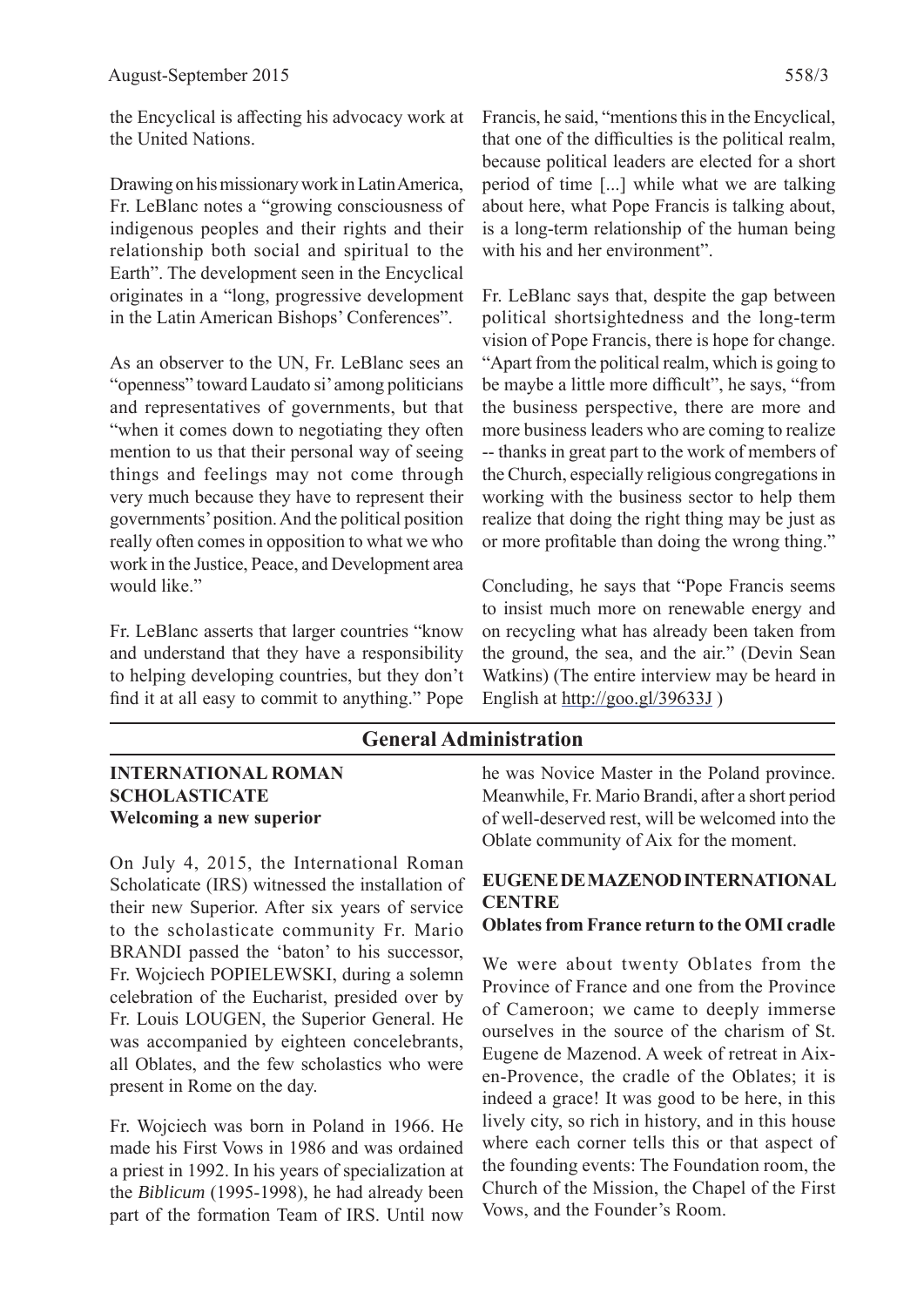We felt at home in Aix and yet… overwhelmed. Overwhelmed by the missionary project that arose here 200 years ago and has spread throughout the world, from the pole to the tropics. One would have to be Father General to be able to embrace the Oblate presence all over the world! However, each one of us has been called by the Lord to give his small contribution. This is our pride and our joy!

The general theme of the retreat was that of the 2nd year of the triennium: Formation.

Joseph BOIS helped us to reflect on our first and only love, the love we bear for Christ, to continue to let ourselves be formed by Him. Henricus ASODO from Indonesia, made us discover how his missionary experience has helped to form him as an apostolic man; is it not so for each one of us? He also presented the apostolate of our Oblate brothers in his vast country: Oblates from Australia, France, and Italy and now from Indonesia who brought and continue to bring Christ to the poorest of the poor in Java and Borneo. Benoît DOSQUET made us to relive the 200 years history of our beginnings, and revealed the face of our founding fathers. It was good to hear about their wealth or their weaknesses or their experiences; it was all helpful to us for it allowed us to interpret our own experiences. Bonga MAJOLA, from South Africa, put his young missionary experience at our service to make us discover how the many crises that we might have been through have also formed us and how the cross is present in our mission. How do we accept it, how do we live it? And all this with reference to Eugene de Mazenod's experience of the Cross. Krzysztof ZIELENDA, from Poland, challenged us concerning the place of the Virgin Mary in our life as Oblates. The stories leading to the proclamation of the dogma of the Immaculate Conception and the role our Founder played in this regard left us surprised and amazed.

Every day we went out on a pilgrimage in town to visit the sites in which Eugene de Mazenod and our First Fathers lived. These places are now engraved in our hearts.

We leave Aix, already prepared in heart and spirit to live this 200th anniversary of our Foundation

in communion with all our Oblate brothers of the world. We have had more than a pilgrimage, more than a retreat; we have contributed to what could be seen as a "new Foundation" of the congregation in the world on the occasion of its bicentenary. Thanks to the wonderful and generous team which received us and animated our retreat. (François CARPENTIER at http:// www.centremazenod.org/ )

#### **EUGENE DE MAZENOD INTERNATIONAL CENTRE Scholastics gather in Aix**

The summer session for Oblate scholastics is a session that allows participants to live in the cradle of the Congregation, a spiritual experience which helps them to make a concrete step in their formation to missionary life.

This year there were 15 scholastics who attended the session. They came from Poland, India, Italy, USA, South Korea, Czech Republic and Guatemala. During the session, they followed lectures on the life of St. Eugene de Mazenod, the history of the Congregation and the Oblate Charism. The lectures were followed by visits to places where Eugene had lived as well as by sharing in smaller groups. All those were done in a climate of openness to the linguistic and cultural differences of each participant.

On the 16<sup>th</sup> Sunday in Ordinary Time, the Church of the Mission hosted a beautiful International Mass animated by the participants of the Scholastics' Summer Session. The richness of our Oblate family in culture, language and diversity became evident and was highly appreciated by the parishioners of the Church of the Mission. During the Mass three young Oblates shared their vocation stories and gave inspiring testimonies of their experience of the Session.

The session was animated by two members of the European Office of Formation (BEF), three formators and the Aix community. The session closed with a Mass and renewal of vows presided by Father General at the tomb of the Founder in the Cathedral of Marseille. (Krzysztof ZIELENDA in http://www.centremazenod.org)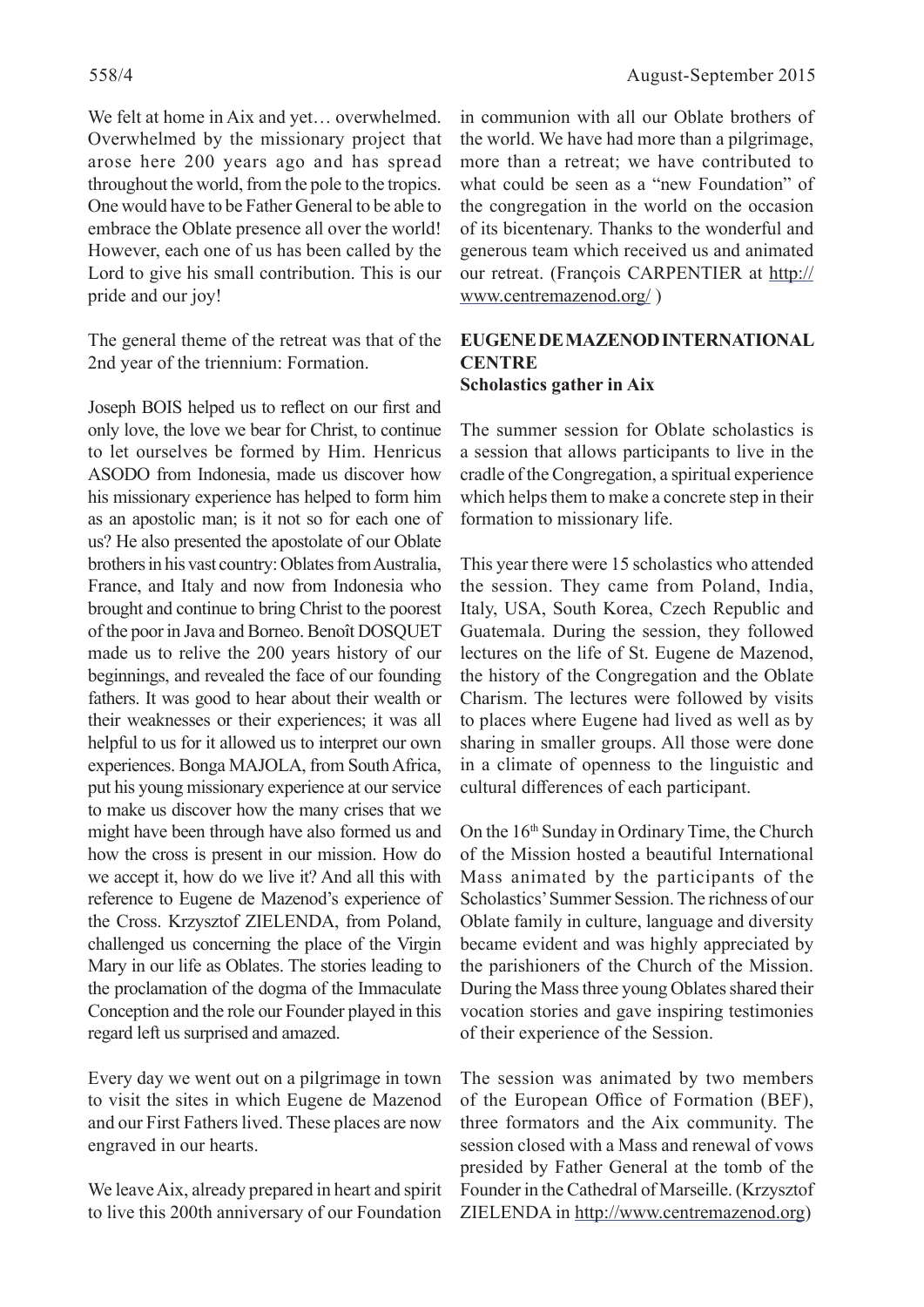## **Europe**

## **POLAND WYD OMI 2016 -- website and registration**

Every day, Oblate World Youth Days in Wrocław (Poland) in 2016 are coming closer! Do you want to know more about it? Are you organizing your group's arrival? Please visit the official English website http://wyd2016omi.org/en/! The website has been up since January, and now all of its contents are translated into English; the will be soon in other languages.

Registration for Oblate World Youth days began on July 13. We invite youth leaders and other organizers from all around the world to register their youth groups at https://register. wyd2016omi.org/en/.

Detailed instructions for leaders are on the main site of the Registration System and at this address: http://wyd2016omi.org/en/rejestracja/. Please read it carefully before you decide to register your group!

Rates for participation in WYD 2016 have been set. More information about them can be found here http:// wyd2016omi.org/en/oblackie-sdm-2016/pakietpielgrzyma-sdm-omi/ and at http://wyd2016omi. org/en/oblackie-sdm-2016/stawki/.

Register your group now! The Oblates and organizers in Poland are waiting for you!

## **FRANCE Return to Solignac**

It was 1945. The Oblates were looking for a place big enough to accommodate the large numbers who were entering the Congregation. Their destiny took them to the Abbey of Solignac which they knew from preaching parish missions in the area before the war.

The scholasticate started in the fall of 1945. It would soon accommodate the young formandi of the three provinces of France (North, South and East). The adventure lasted until the early 70's. After the vocation crisis of the 70's, an OMI community stayed on: University Seminary, retreats. The community left Solignac in 1991.

Saturday, July 3, 2015 - On the occasion of the 70th anniversary of the arrival of the Oblates, the association "Renaissance of Solignac - Le Vigen" opened an exhibition that will remain in the abbey throughout the summer. Some Oblates "of the era" made the trip to attend and arouse some old and beautiful memories with the good people of Solignac...

## *Excerpts from the homily of François Carpentier:*

Seventy years ago, the first Missionary Oblates arrived in Solignance and brought back to life the old abbey. Soon there were about a hundred young men, deeply rooted in the love of Christ and ready to leave for the mission, in whatever part of the world in the footsteps of the apostles of Jesus just as St. Eugene de Mazenod, their Founder, had asked of them. [ … ]

While awaiting the great departure, the send-off to the mission, together we studied within these ancient walls: philosophy, theology, the Bible. Together we prayed in this wonderful abbey church. We also went out to teach catechism or animate the Mass in neighboring parishes.

And then several of us joined the local football team: Roland CHRIST whose shots were feared and about whom the opponents would say: "They put Christ on their team! That's it for us!" Roland is still in Cameroon. And Gaby CRUGNOLA (also still in Cameroon) and Jo FENART, "the great Fenart" as he was called. I saw him at Lyon a few days ago on his bed of suffering. He is very ill, but he told me to say that he had had some unforgettable moments of friendship with the football team of Solignac.

And there were the Brothers: those who cultivated the garden and assured our nutrition; and Bro. KEHREN who operated the turbine; Bro. HELBERT and his pig farm; Bro. LELOUP who repaired our shoes. We cannot name all of them. We formed a very lively, joyous and brotherly community.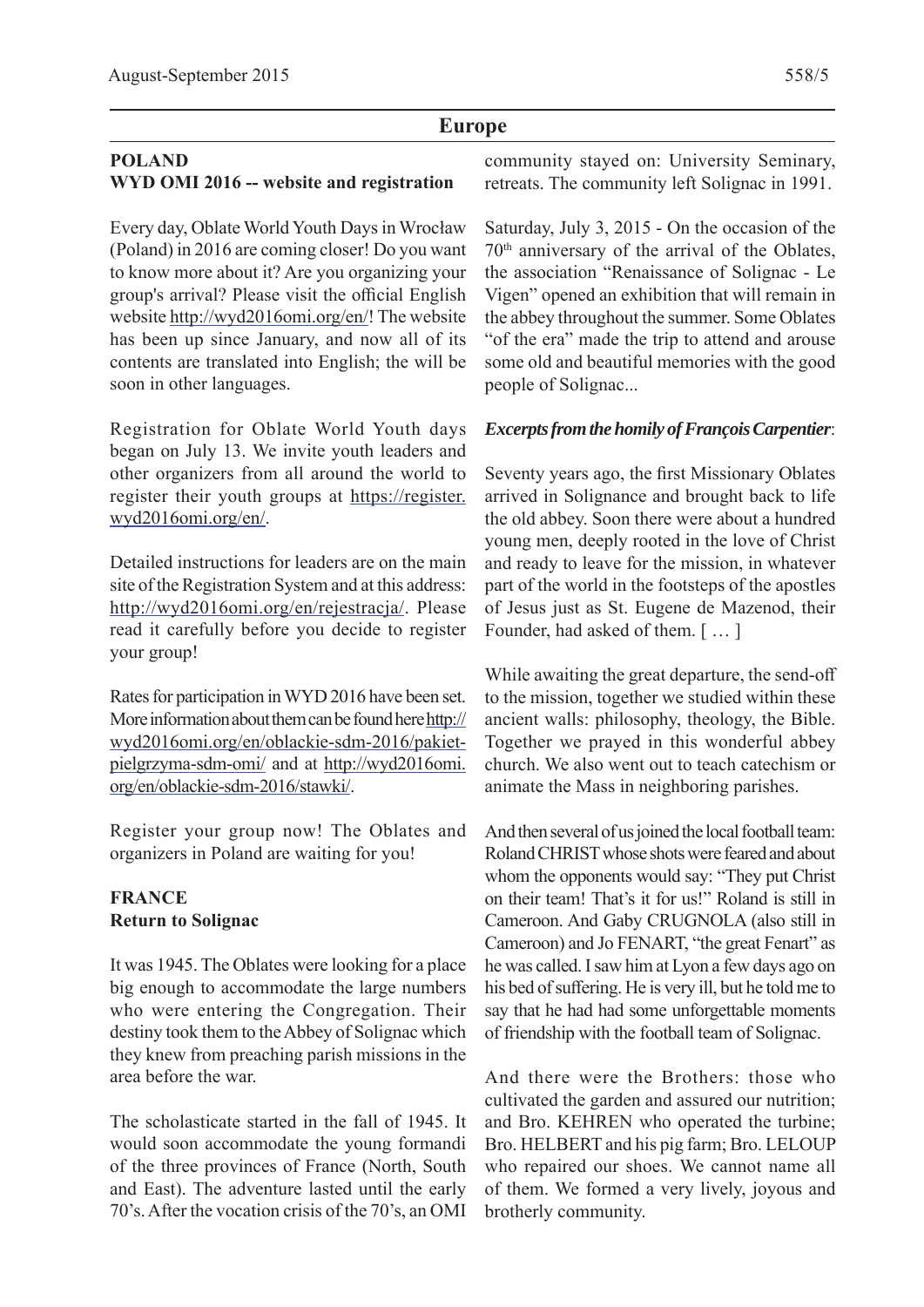We have not forgotten any of that… nor the village where our formation took place. And there are hundreds of missionaries who left from Solignac to carry the Good News of Jesus into the world! How will future generations remember this?  $[\,\dots\,]$ 

Let's just say that the word of the missionaries was received in a variety of ways.

**In France**, many were sent out as missionaries, for France had become a real "mission country". The faith had fallen asleep in the hearts of many Christians. So many Oblates took part in the great "missions" to awaken it. Others went out in caravans, through the Creuse, from village to village in order to make the Lord present. Others went out to share the difficult conditions of life and labor of the workers. Everyone could tell of the joys and sorrows that his apostolate has brought him.

**In Cameroon and in Chad** where many of us were sent, we saw wonderful Christian Communities being born very rapidly in all the ethnic groups (there are 60 of them in North Cameroon!).

Perhaps the Word shocked and even pushed some of them! But it is the Word of God! Even if it is not wanted, we nevertheless must continue to proclaim it, like Ezekiel.

At this time, the young Church of North Cameroon is living a difficult moment, but it's holding on, in spite of the cruelty of the Boko Haram which has given it its first martyrs: some catechists, a community leader, some Christians…

In Laos, considered the most difficult mission, there was a situation of war until 1975.

Several missionaries there were killed for the sake of the Gospel which they were proclaiming and because of their religious and charitable activities in service of these very poor peoples. Pope Francis just recognized as Blessed a Laotian diocesan priest, some catechists, some youth, some missionaries of the Foreign Missions of Paris (MEP) and seven Oblates whom some of the former students at Solignac knew here. Like Saint Paul, they "accepted wholeheartedly for Christ: weakness, persecutions and painful situations." Finally, the Oblates had to leave Laos. Only the Laotian Oblates remained, one of whom is bishop of the capital, Vientiane.

God had promised that his Word does not come back to him without having borne fruit: in Vietnam, a beautiful mission has been born in the last 10 years. It already has some 60 Oblates.

Just as Jesus continued to go through the cities and villages, even after his disappointment in Nazareth, the Oblate mission continues. (http:// www.oblatfrance.com/)

## **UKRAINE Missionaries in a time of war**

This is a very difficult time for us in Eastern Europe. No one among us could have imagined that in the  $21^{st}$  century there could be a war and that people would be killing each other. The world and neighboring countries were surprised at the beginning, but now that more than a year has passed, we have the impression that the world is not very interested in the conflict in Ukraine. But here, people are dying every day, more than 600,000 victims; many families have lost their homes. The conflict isn't finished yet, but we can imagine what the future has in store: terrible psychological suffering is awaiting our people.

The Oblates in Ukraine are also involved in this situation with the people. We hear them; we try to console them, to be with those who have lost their children and who are afraid about the future of their sons who are defending our country. We also collect things for refugees; we ask people to open their houses for those who knock. We also share food and other aid with those in need in our community houses.

Two times a week, Brother Sebastian JANKOWSKI is provides food at six places in Kiev for more than 300 homeless. Fr. Rafal STRZYZEWSKI was on the defense line in eastern Ukraine to deliver food, to be close to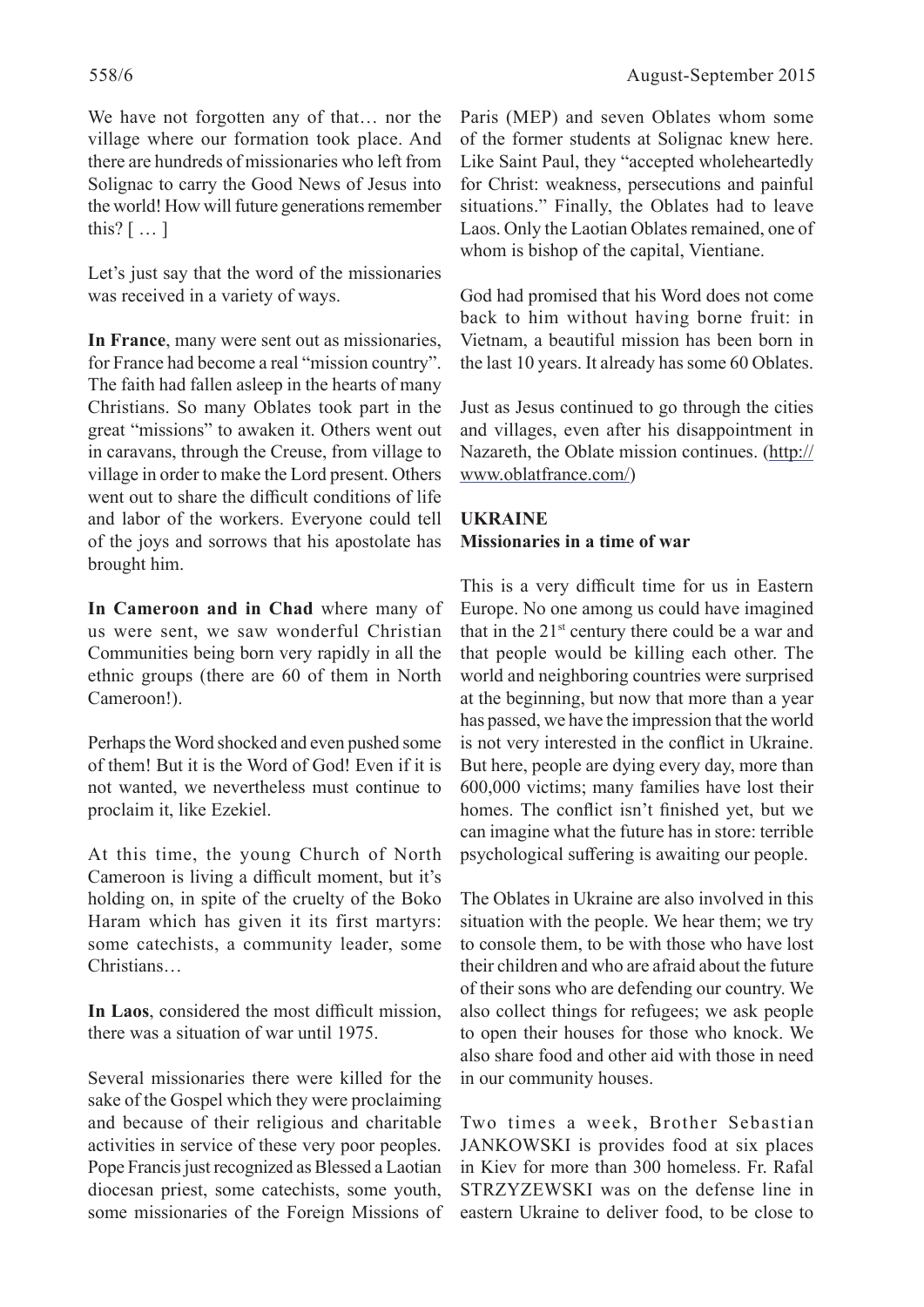ours soldiers and to speak with them. He spoke with so many people whose wish is that the war would be finally finished.

Only God knows when that will happen. To help people to live during such a difficult time, the Delegation in Ukraine started a contest based on knowledge of the life of St. Eugene de Mazenod. To do this, we published a third book in Ukrainian about our Founder: "He has chosen the poor". This book speaks about the difficult 11 years of exile of St. Eugene de Mazenod and it is quite useful for the Ukrainians because it shows how to live in such difficult time.

Many, including children, teenagers and young adults, especially from Oblate parishes, have taken part in the contest. The final contest took place in Tyvriv on May 2. The grand prize for young adults was a trip to Aix-en-Provence; for adults, a pilgrimage tour of Rome; and for teenagers, a bicycle. (Photos can be found at: http://goo.gl/LUVnjU.)

As a special way to live the ongoing Oblate Triennium leading up to the  $200<sup>th</sup>$  anniversary of our founding, the Oblates are offering threeday retreats in 80 parishes in Ukraine. They are accompanied on the retreats by the statue of the Pilgrim Virgin of Fatima. This encounter with the Virgin Mary is the Oblates' way of contributing to the much needed prayers for peace in Ukraine. (pictures: http://goo.gl/XvC9Z0) [Pavlo VYSHKOVSKYI, Delegation Superior]

## **Asia-Oceania**

#### **INDONESIA**

#### **Youth experience compassionate action for the poor**

The 2015 "Temu Raya Orang Muda OMI Indonesia – TERAMO" (OMI Indonesia Youth Encounter) was held from 25-30 June at the District of North Borneo. Around 472 participants from 10 Oblate parishes attended the event. Two other nearby parishes joined the program: Mensalong and Sebuku, both established by the Oblates before being handed over to the diocese.

TERAMO was opened by Archbishop Yustinus Harjo Susanto, MSF, of Samarinda and the Apostolic Administrator of Tanjung Selor Diocese. He was joined by with Fr. Antonius RAJABANA, the Oblate provincial of Indonesia. The opening ceremony was conducted in the tradition of the Tidung culture (the local tribe). Holy Mass followed, presided by the archbishop, with 13 Oblates and one MSF priest concelebrating. Their presence showed the big support of the Oblates and the Church for this youth gathering.

The entire program highlighted the TERAMO theme, "A New Spirit Actualized in Compassionate Action for the Poor". The participants experienced many interesting and new things. It was the first visit to Borneo for many of them. They traveled by speedboat and were carried on a dump truck; they swam in the river; they enjoyed native delicacies of the Dayak and experienced Dayak customs. Staying with the local people, the participants could learn and feel a simple and community life style.

There were seminars and faith sharing led by several lay dignitaries. The Oblate provincial helped the participants reflect more deeply on the spirit and values of the Oblates.

The whole event was concluded with a Mass led by Father Rajabana. In his homily, he sang an Indonesian song entitled "Sampai Akhir" (Till the End), to show that the Oblates will accompany, support, and walk together with the youth forever. At the end of the Mass, the TERAMO candle was handed over to the OMI District of Balikpapan (East Borneo) who will be the host of the 2019 OMI Indonesia Youth Encounter. *(Indonesian Triennium Team)*

## **LEBANON Death of an old friend of the Oblates**

ZENIT Information Agency announced on June 25, 2015, that the Patriarch of Cilicia of Armenian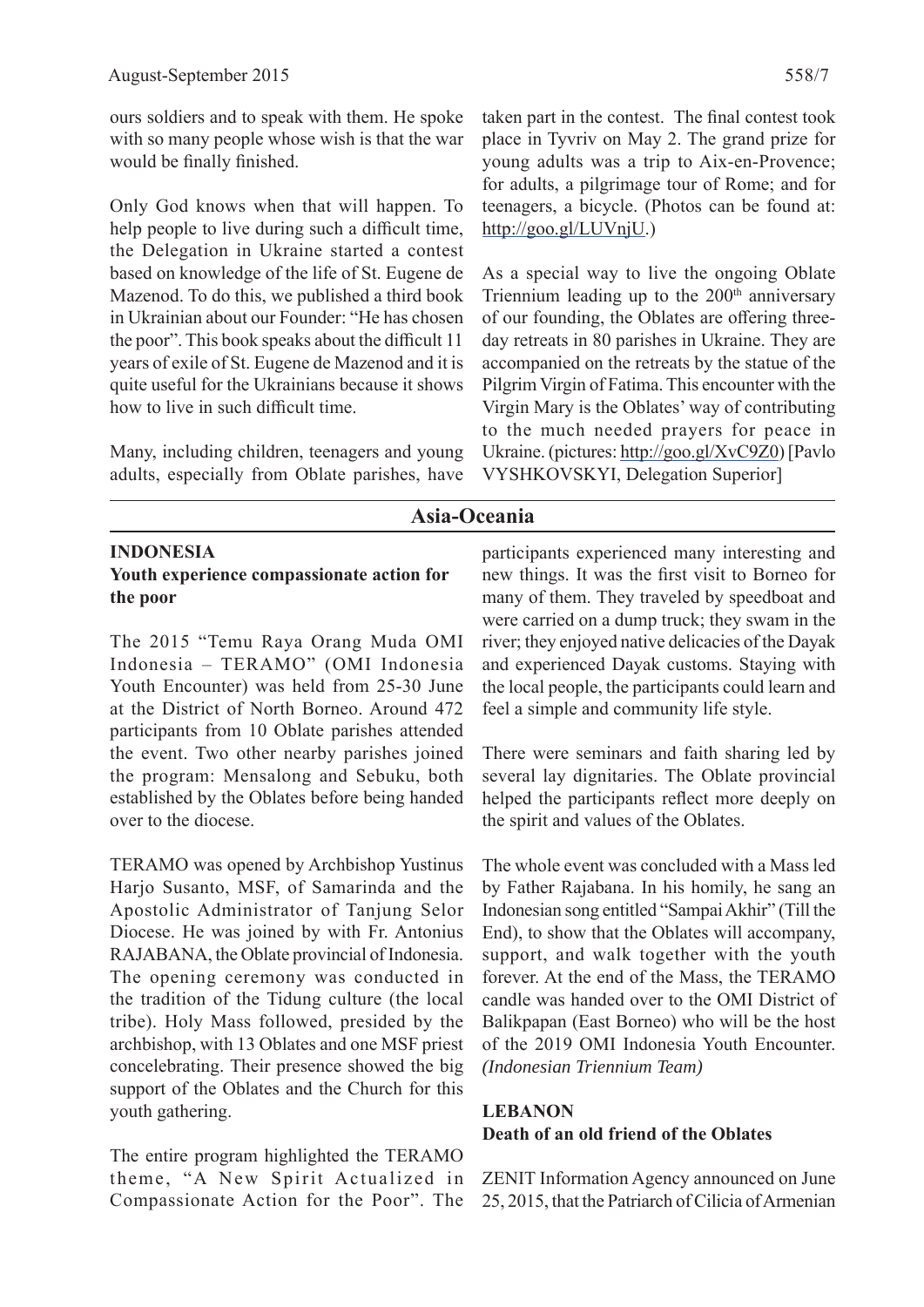Catholics, His Beatitude Nerses Bedros XIX Tarmouni, died in Beirut that same day. Born in Cairo in 1940, he was ordained a priest on August 15, 1965 in his hometown. Later, already Bishop of Iskanderiya (Alexandria) in Egypt since 1989, he was elected in October 1999 as head of the Armenian Catholic Church.

During the years in Rome for his preparation for the priesthood (1958-1965), the young man, who then bore the name of Peter Taza, was a student at the Pontifical Armenian College. At the request of Cardinal Gregory Peter Agagianian, prefect of the Congregation of Propaganda, a dozen seminarians of the college came in July-August 1959, for a few weeks of relaxation with us at our holiday home in Roviano. Their presence made the community more international as these young Armenians came from countries not represented among their Oblates friends: Lebanon, Turkey, Syria, Greece, Egypt and Argentina. They participated fully in our community life - prayer, sports, walks, conversations, etc. -- and they wove with us lasting friendships. The experience was repeated the following two years.

The years passed. And then, fifty years later, one of those seminarians was now the Armenian Patriarch. During his first visit to Rome after his election, he remembered the pleasant holiday once spent in Roviano with his colleagues and also the Oblates who had welcomed them. By accepting the invitation to dine by Father STECKLING, Superior General, on February 7, 2000, His Beatitude wanted to express once again his gratitude and fond memories of the beautiful weeks spent in the Sabine hills with young Oblates of that time.

The Roman Oblate students of more than a half-century ago also remember their friend, the Patriarch of the Armenians, who, during the commemoration of the centennial of the Armenian "martyrdom" in St. Peter's Basilica last April 12, delivered an address for the proclamation of St. Gregory of Narek (950-1005) "the most loved and most widely read among the saints of the Armenian people", as a new doctor of the Church. Later, on April 21, he would assert "that 2015 was of paramount importance for all Armenians of the world (because) it was an opportunity for them to claim their rights and justice."

In union with the so proven faithful of the Patriarchate, we ask the Lord to welcome their deceased Pastor into his peace. (Alexandre TACHÉ)

## **Africa-Madagascar**

## **LESOTHO Closing of Joseph Gerard Centenary**

The Oblates of Lesotho recently closed a yearlong celebration of the centenary of the death of Blessed Joseph Gerard. For the occasion, Archbishop Gerard LEROTHOLI of Maseru wrote about the apostle to Basotho.

The year 2015 marks the end of the centenary of the death of Blessed Joseph Gerard, the Oblate apostle to Basotho. As we celebrate the end of his centenary, we need to reflect on his legacy, as a person, a religious, a missionary, and apostle. He has left us a legacy of holiness and simplicity of life. He embodies Oblate religious values and the founder's charism. He epitomises the bestversion-of-being an Oblate Missionary. Indeed, he was a godly person and a man of prayer. He

was fully committed to his vows of Obedience, Chastity and Poverty. He proved to be a dedicated missionary. He was an apostle in the true sense of "the one sent." He was sent to Lesotho and never went back to his native country (France). He died in this country in 1914. The best-versionof-an Oblate missionary is to aspire for holiness. "They must strive to be saints...They must wholly renounce themselves, striving solely for the glory of God, the good of the Church, and the growth and salvation of souls," (Preface). Blessed Gerard made holiness his top-priority. The secret of his holiness was his humility and spirit of prayer. Holiness is the essential purpose and the goal of being Christian.

We are all called to lead holy lives, every man and every woman, regardless of age, state of life, or culture. The call to holiness is for everyone.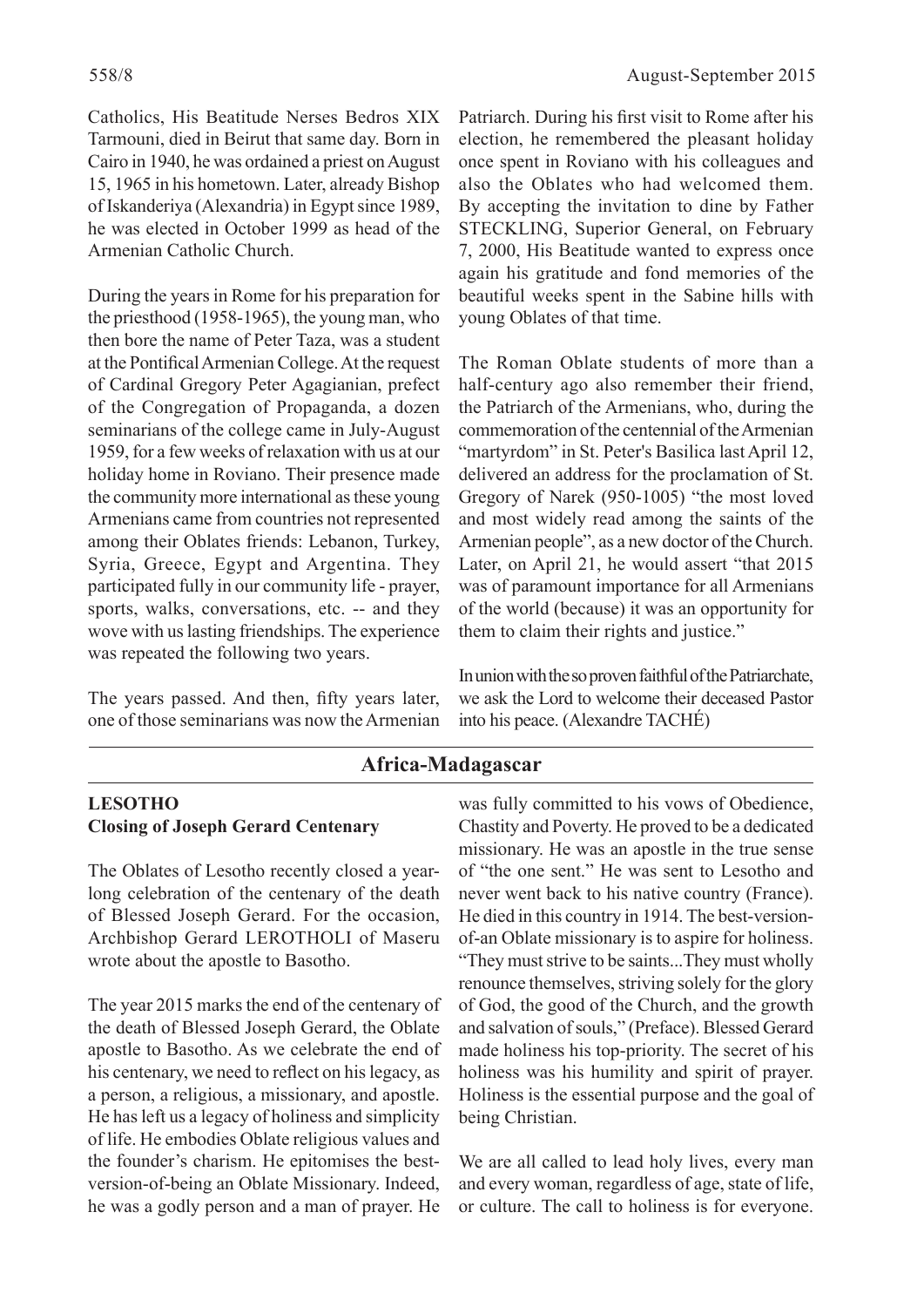Blessed Gerard is a living example of a saintly life amongst the Basotho, whom he loved dearly. He is a living witness of the value of holiness. He teaches us by his life that holiness is achievable and still makes sense. It is an authentic way of living for God. God still calls human beings to aspire for holiness. Blessed Gerard makes leading a holy life ordinary and simple. He accepted the will of God without any reserve. He allowed

God to use him for his Church. The saintly life

of Blessed Joseph Gerard speaks to us volumes about holiness, humility and prayer. We should be encouraged by the benefits people derive from making their intercessions to God through Blessed Gerard. May we join our voices in prayer to ask that "the sanctity of Blessed Gerard be acknowledged and recognized by the whole world and may his name be written in the canon of the saints of the Church." (MAOBLATA A LESOTHO, July 2015)

#### **Canada-United States**

#### **NOTRE-DAME-DU-CAP A hundredth birthday!**

Brother Louis RIOUX, the oldest Brother in the Congregation, celebrated his 100<sup>th</sup> birthday on August 9, 2015. The community at Richelieu celebrated his birthday with a Mass, followed by a festive meal. His brief biography published on the message board told of his uncommon life-journey, much to the surprise of several of his confreres. His own comments, spoken with ease, were greatly appreciated. (INFO OMI, August 2015)

#### **NOTRE-DAME-DU-CAP The "tweeting priest"**

*Fr. Ali C. NNAEMEKA is a Nigerian Oblate from the Province of Cameroon, working in Northern Canada.*

Between the 1 and 11 July 2015, I took part in the native inter-band games, (J.A.I.B. 2015). The competition this year took place in the Innu community of Mashteuiatsh, (Pointe-Bleu). I participated as a member of the delegation of Uashat mak Mani-Utenam - my community of residence. The J.A.I.B. is a sports competition among the youth of First Nation communities of Quebec: among them, the Innus, the Cris, the Abénaquis, the Algonquins, the Attikameks, the Malécites, the Micmacs, the Naskapis, the Hurons-Wendats, the Mohawks etc. I went, first as an assistant basketball coach and one of the supervisors but also with the intention of continuing my integration among the First Nations.

This year's competition was attended by 950 youth and 250 supervisors from 15 First Nation communities. This fraternal competition was really a gathering of indigenous peoples and cultures.

The desire to attend the competition grew during training sessions I had with the young from the Innu community. Following a number of sports activities on the basketball court, I guessed that it would be an ideal time for being able to meet native youth coming from other places. So at the suggestion of Fr. Gerard BOUDREAULT, I contacted the organisers from the Innu community of Uashat mak Mani-Utenam who joyously accepted my request.

My presence at first aroused the curiosity of the participants and especially of the younger ones who could not grasp the idea of a Black African who, to top it all, is a priest living in Quebec. But slowly, many of them approached me to know more about me. What surprised them most of all was no longer my origin but my vocation. They could not understand how a young Nigerian priest could also be a basketball player. Many went to confirm my identity with the members of our delegation before accepting that I was a priest. While some were curious over my identity as a priest and a basketball player, others were amused at my passion for the social media, and seeing on my Twitter account ( $@a$ TweetingPriest), they were asking "Who is this tweeting priest?"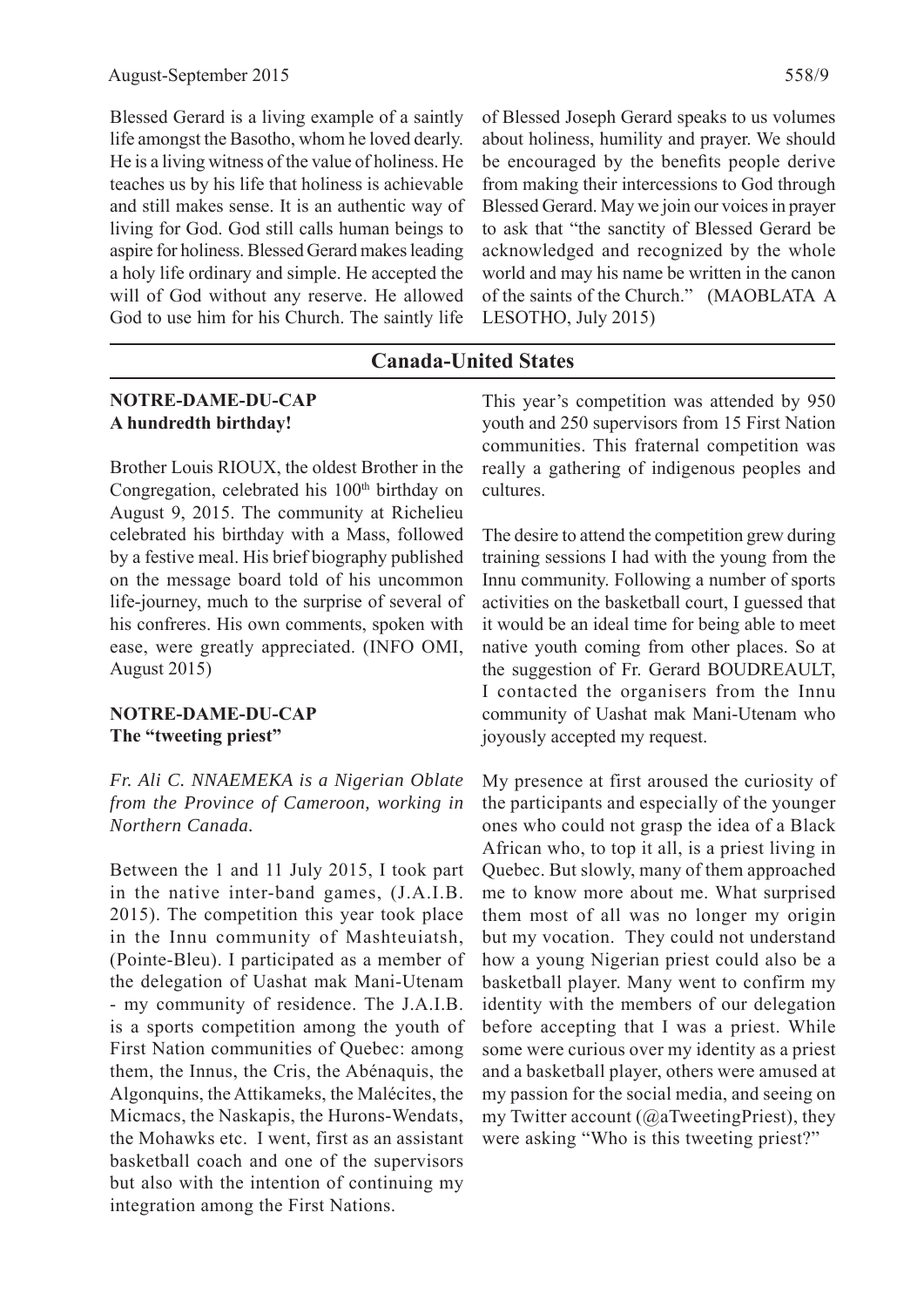$\overline{\phantom{a}}$ 

# **Anniversaries for October 2015**

| <b>75 Years of religious life</b> |                                                                 |                   |
|-----------------------------------|-----------------------------------------------------------------|-------------------|
| 1940.10.15<br>07388               | Fr. Adolphe Careil                                              | France            |
|                                   |                                                                 |                   |
| 08255                             | Fr. Georges Laudin                                              | France            |
|                                   |                                                                 |                   |
| 10449                             | Fr. Daniel Taillez                                              | France            |
| <b>60 Years of priesthood</b>     |                                                                 |                   |
| 08665                             | Fr. Natale Lessio                                               | Mediterranean     |
| 09154                             | Fr. Arsène Perbost                                              | France            |
| 08933                             | Fr. Jean Remy                                                   | France            |
| 08986                             | Fr. Pierre Ven                                                  | France            |
| 08922                             | Fr. Alfons Kupka                                                | Poland            |
| 08913                             | Fr. Yves Desmet                                                 | Belgium & Holland |
| 08904                             | Fr. Frans Samyn                                                 | Central S.A.      |
| 08616                             | Fr. Paolo D'Errico                                              | Mediterranean     |
| 08908                             | Fr. Pierre Fourman                                              | Belgium & Holland |
| 08669                             | Fr. Léo-Paul Nobert                                             | Notre-Dame-du-Cap |
| 09331                             | Fr. Jorge Wavreille                                             | Bolivia           |
| 50 Years of religious life        |                                                                 |                   |
| 11700                             | Fr. Giorgio Del Col                                             | Mediterranean     |
| 11701                             | Fr. Giovanni Fustaino                                           | Mediterranean     |
| 11970                             | Bro. Ambrogio Maspes                                            | Mediterranean     |
| <b>25 Years of priesthood</b>     |                                                                 |                   |
| 12993                             | Fr. Ciro Barbato                                                | Mediterranean     |
| 12994                             | Fr. Roberto Bassu                                               | Mediterranean     |
|                                   | <b>70 Years of religious life</b><br>60 Years of religious life |                   |